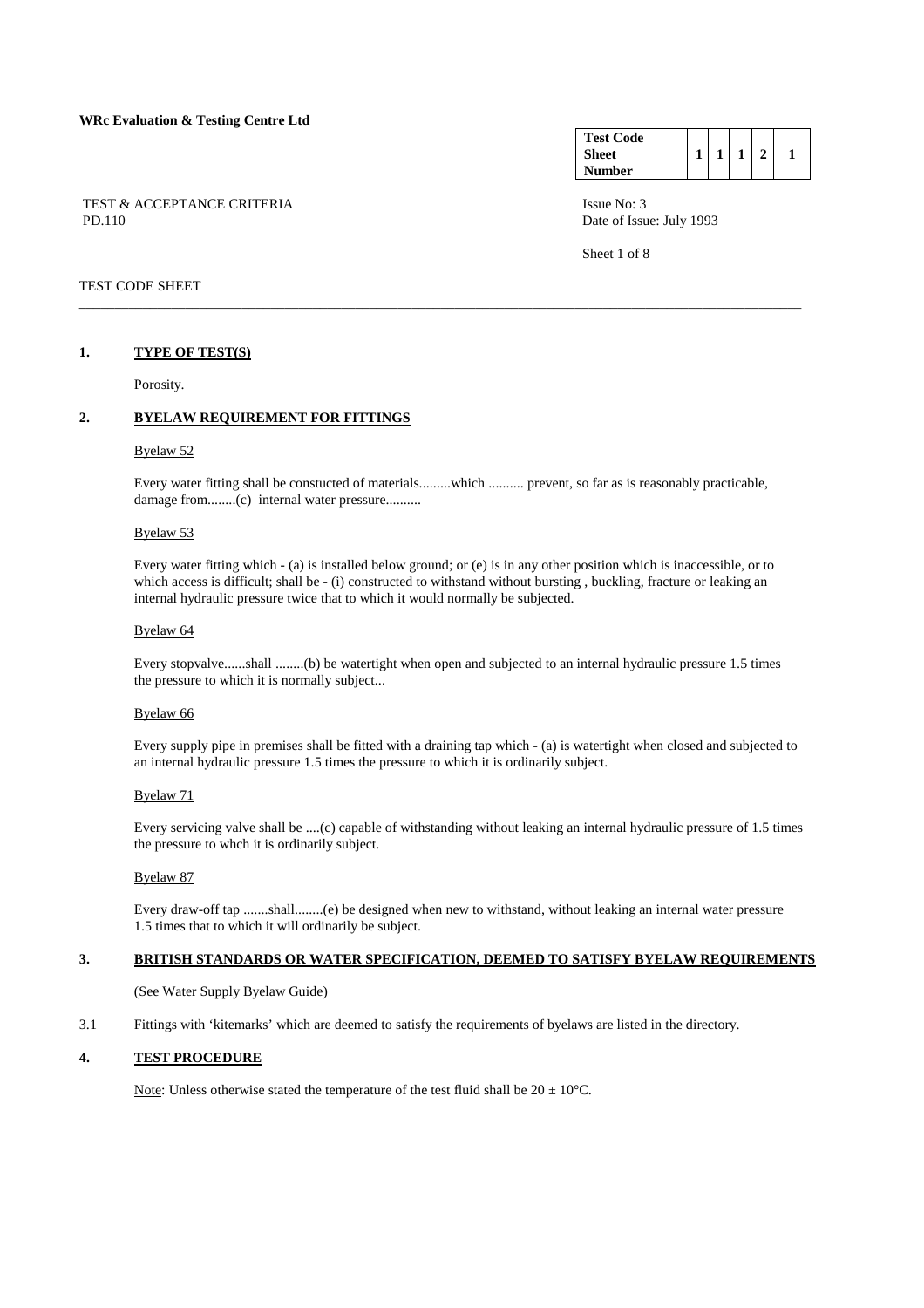| <b>Test Code</b> |  |  |  |
|------------------|--|--|--|
| <b>Sheet</b>     |  |  |  |
| Number           |  |  |  |

Sheet 2 of 8

4.1 Tests applicable to the following fittings:-

Dosing equipment Filters Drinking fountains

Fittings for use with tube/pipe - various Hose reel assemblies<br>
- electric instantaneous, closed outlet<br>
Ice making machines

- electric instantaneous, closed outlet

(with or without thermal storage) Irrigation equipment

- water jacketed tube Vending machines - various

 Water conditioners - various Water meters - various

## INDIVIDUAL FITTINGS ASSEMBLIES OF FITTINGS

Ferrules - various Baths - special geriatric

 Ejectors - laboratory - gas instantaneous, close outlet Plumbing units-packaged with boiler etc. Taps and valves - various Washing machines - domestic, various Water softeners - various

## **(A) UNDERGROUND FIRE HYDRANTS** (Derived from BS 750, Clause 7.2.2, Appendix C.3.2)

\_\_\_\_\_\_\_\_\_\_\_\_\_\_\_\_\_\_\_\_\_\_\_\_\_\_\_\_\_\_\_\_\_\_\_\_\_\_\_\_\_\_\_\_\_\_\_\_\_\_\_\_\_\_\_\_\_\_\_\_\_\_\_\_\_\_\_\_\_\_\_\_\_\_\_\_\_\_\_\_\_\_\_\_\_\_\_\_\_\_\_\_\_\_\_\_\_

#### TEST METHOD

 Connect the underside flange of the hydrant to a pressurised water supply in accordance with setting - up procedure IGN 1-50-61 and blank off the hydrant outlet. With the hydrant valve open, subject the hydrant to a hydraulic pressure of 24  $\pm$  0.5 bar for a time of 60  $\pm$  5 seconds.

\_\_\_\_\_\_\_\_\_\_\_\_\_\_\_\_\_\_\_\_\_\_\_\_\_\_\_\_\_\_\_\_\_\_\_\_\_\_\_\_\_\_\_\_\_\_\_\_\_\_\_\_\_\_\_\_\_\_\_\_\_\_\_\_\_\_\_\_\_\_\_\_\_\_\_\_\_\_\_\_\_\_\_\_\_\_\_\_\_\_\_\_\_\_\_\_\_\_\_\_\_\_\_

# **5. ACCEPTANCE CRITERIA**

For the duration of the test there shall be no leakage or seepage through the walls.

#### **(B) DRAW OFF TAPS ABOVE GROUND STOPVALVES** (Derived from BS 1020. Part 2, Clause 1.7.1, Clause 1.7.2)

\_\_\_\_\_\_\_\_\_\_\_\_\_\_\_\_\_\_\_\_\_\_\_\_\_\_\_\_\_\_\_\_\_\_\_\_\_\_\_\_\_\_\_\_\_\_\_\_\_\_\_\_\_\_\_\_\_\_\_\_\_\_\_\_\_\_\_\_\_\_\_\_\_\_\_\_\_\_\_\_\_\_\_\_\_\_\_\_\_\_\_\_\_\_\_\_\_

#### (i) TEST METHOD

 Connect the inlet of the fitting to a pressurised water supply in accordance with setting-up procedure IGN 1-50-61 and close the tap (valve). Apply an internal hydraulic pressure of  $20 \pm 0.5$  bar for a time of  $60 \pm 5$  seconds.

# **5. ACCEPTANCE CRITERIA**

For the duration of the test there shall be no sign of leakage or seepage through the walls.

#### (ii) TEST METHOD

 Connect the inlet of the fitting to a pressurised water supply in accordance with setting-up procedure IGN 1-50-61. With the tap (valve) in the fully open position, and the outlet sealed, apply an internal hydraulic pressure of  $5 \pm 0.5$  bar for a time of  $60 \pm 5$  seconds.

## **5. ACCEPTANCE CRITERIA**

For the duration of the test there shall be no sign of leakage or seepage through the walls.

\_\_\_\_\_\_\_\_\_\_\_\_\_\_\_\_\_\_\_\_\_\_\_\_\_\_\_\_\_\_\_\_\_\_\_\_\_\_\_\_\_\_\_\_\_\_\_\_\_\_\_\_\_\_\_\_\_\_\_\_\_\_\_\_\_\_\_\_\_\_\_\_\_\_\_\_\_\_\_\_\_\_\_\_\_\_\_\_\_\_\_\_\_\_\_\_\_\_\_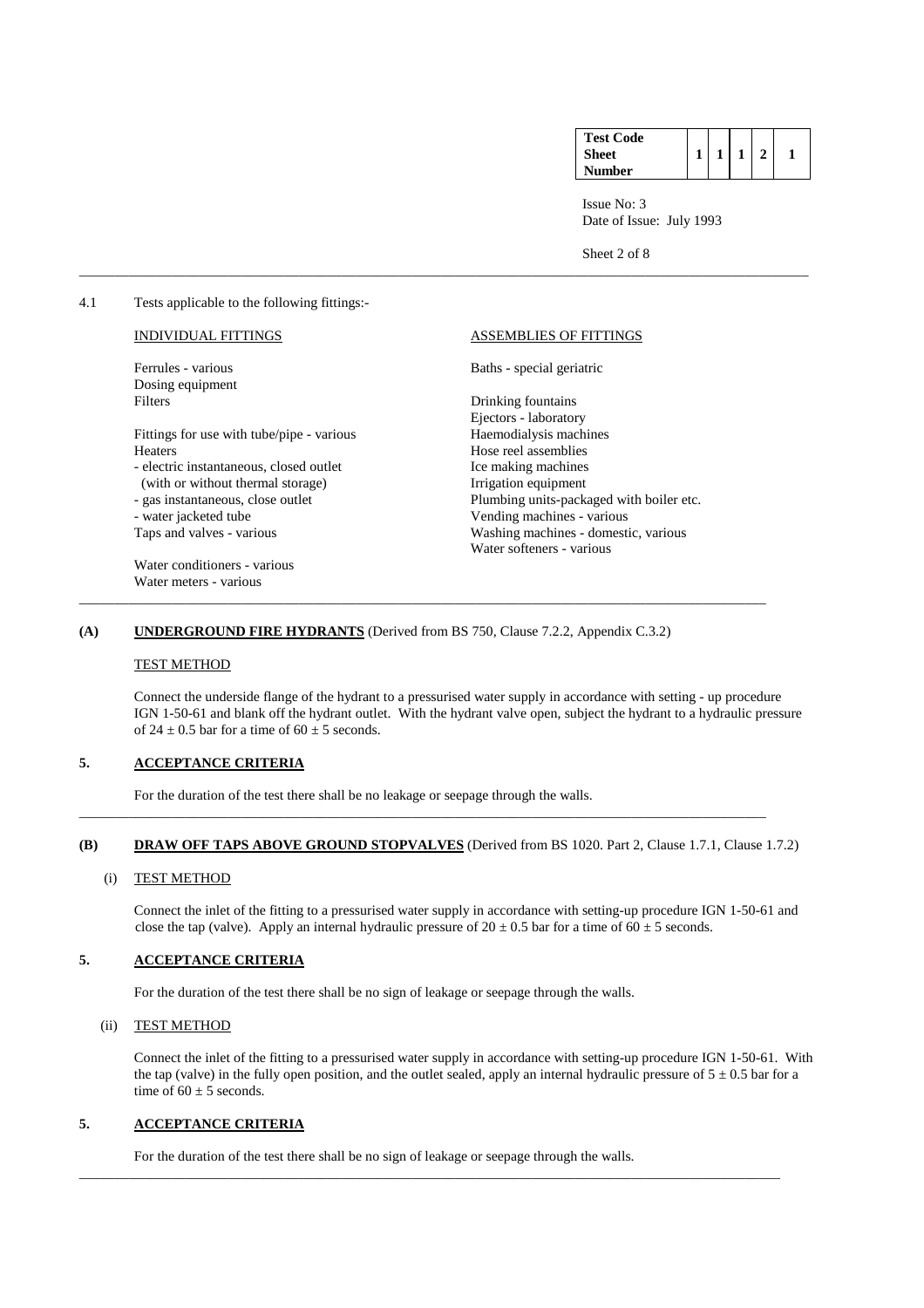| <b>Test Code</b> |  |  |  |
|------------------|--|--|--|
| Sheet            |  |  |  |
| Number           |  |  |  |

Sheet 3 of 8

## **(C) UNDERGROUND PLUG COCKS** (Derived from BS 2580, Clause 18)

## (i) TEST METHOD

Connect one end of the fitting to a pressurised water supply in accordance with Setting-up Procedure IGN 1-50-61 and close the plug cock. Apply an internal hydraulic pressure of  $20 \pm 0.5$  bar for a time of  $6 \pm 1$  seconds.

\_\_\_\_\_\_\_\_\_\_\_\_\_\_\_\_\_\_\_\_\_\_\_\_\_\_\_\_\_\_\_\_\_\_\_\_\_\_\_\_\_\_\_\_\_\_\_\_\_\_\_\_\_\_\_\_\_\_\_\_\_\_\_\_\_\_\_\_\_\_\_\_\_\_\_\_\_\_\_\_\_\_\_\_\_\_\_\_\_\_\_\_\_\_\_\_\_

# **5. ACCEPTANCE CRITERIA**

For the duration of the test there shall be no sign of leakage or seepage through the walls.

# (ii) TEST METHOD

Repeat Test (i) with pressure applied at the other end of the plug cock.

## **5. ACCEPTANCE CRITERIA**

For the duration of the test there shall be no sign of leakage or seepage through the walls.

## (iii) TEST METHOD

Repeat test(i) with the plug cock in the fully open position and with the fitting outlet sealed.

# **5. ACCEPTANCE CRITERIA**

For the duration of the test there shall be no leakage or seepage through the walls.

#### (iv) TEST METHOD

Repeat test (ii) with the plug cock in the fully open position and with the fitting outlet sealed.

# **5. ACCEPTANCE CRITERIA**

For the duration of the test there shall be no sign of leakage or seepage through the walls.

\_\_\_\_\_\_\_\_\_\_\_\_\_\_\_\_\_\_\_\_\_\_\_\_\_\_\_\_\_\_\_\_\_\_\_\_\_\_\_\_\_\_\_\_\_\_\_\_\_\_\_\_\_\_\_\_\_\_\_\_\_\_\_\_\_\_\_\_\_\_\_\_\_\_\_\_\_\_\_\_\_\_\_\_\_\_\_\_\_\_\_\_\_\_\_\_\_

\_\_\_\_\_\_\_\_\_\_\_\_\_\_\_\_\_\_\_\_\_\_\_\_\_\_\_\_\_\_\_\_\_\_\_\_\_\_\_\_\_\_\_\_\_\_\_\_\_\_\_\_\_\_\_\_\_\_\_\_\_\_\_\_\_\_\_\_\_\_\_\_\_\_\_\_\_\_\_\_\_\_\_\_\_\_\_\_\_\_\_\_\_\_\_\_\_

## **(D) VALVES FOR HOT WATER RADIATORS** (Derived from BS 2767, Clause 5.4.2.1)

#### TEST METHOD

 Apply an internal hydraulic pressure in accordance with Setting-up Procedure IGN 1-50-61. With the valve in the fully open position and with the fitting outlet sealed, apply an internal hydraulic pressure of 1.5 times the maximum operating pressure rating  $(\pm 0.5$  bar within range 4-30 bar) for a time of 60  $\pm$  5 seconds.

# **5. ACCEPTANCE CRITERIA**

For the duration of the test there shall be no sign of leakage or seepage through the walls.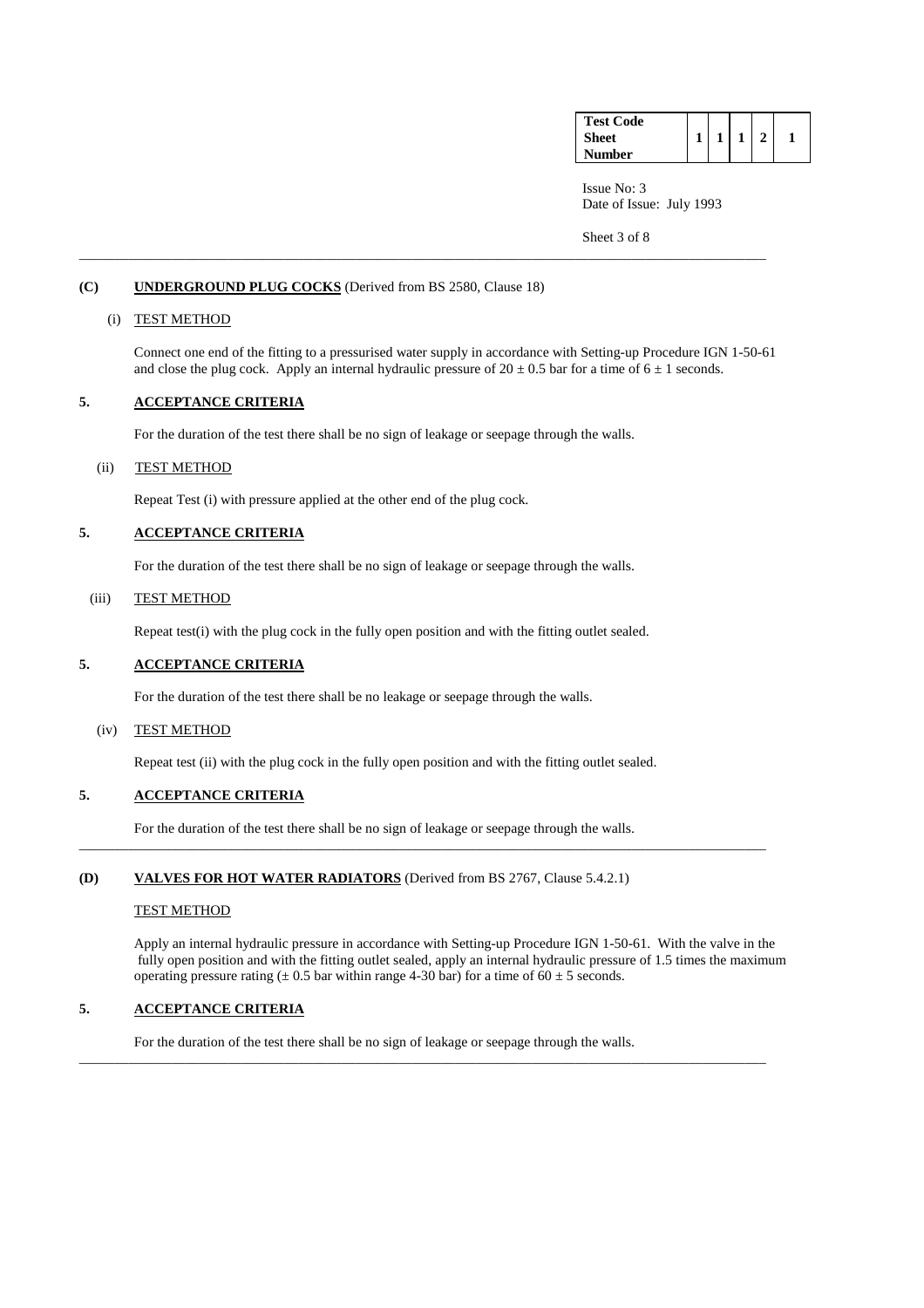| <b>Test Code</b> |  |  |  |
|------------------|--|--|--|
| <b>Sheet</b>     |  |  |  |
| Number           |  |  |  |

Sheet 4 of 8

## **(E) DRAINING TAPS (SCREW DOWN PATTERN)** (Derived from BS 2879, Clause 18)

## (i) TEST METHOD

Apply an internal hydraulic pressure in accordance with Settign-up Procedure IGN 1-50-61 of  $20 \pm 0.5$  bar under the seat with the draining tap closed and the other side open to atmosphere. The duration of the test shall be 15 minutes  $± 30$  seconds.

\_\_\_\_\_\_\_\_\_\_\_\_\_\_\_\_\_\_\_\_\_\_\_\_\_\_\_\_\_\_\_\_\_\_\_\_\_\_\_\_\_\_\_\_\_\_\_\_\_\_\_\_\_\_\_\_\_\_\_\_\_\_\_\_\_\_\_\_\_\_\_\_\_\_\_\_\_\_\_\_\_\_\_\_\_\_\_\_\_\_\_\_\_\_\_\_\_\_\_\_\_\_\_

# **5. ACCEPTANCE CRITERIA**

For the duration of the test there shall be no sign of leakage or seepage through the walls.

## (ii) TEST METHOD

Repeat this test with the drain tap open and the outlet closed. Apply an internal hydraulic pressure of  $5 \pm 0.5$  bar for a time of  $60 \pm 5$  seconds.

# **5. ACCEPTANCE CRITERIA**

For the duration of the test there shall be no sign of leakage or seepage through the walls.

#### **(F) STATIONARY INSTANTANEOUS WATER HEATERS** (Derived from BS 3456, Part 3, Section 3.9, Clause 22.28)

\_\_\_\_\_\_\_\_\_\_\_\_\_\_\_\_\_\_\_\_\_\_\_\_\_\_\_\_\_\_\_\_\_\_\_\_\_\_\_\_\_\_\_\_\_\_\_\_\_\_\_\_\_\_\_\_\_\_\_\_\_\_\_\_\_\_\_\_\_\_\_\_\_\_\_\_\_\_\_\_\_\_\_\_\_\_\_\_\_\_\_\_\_\_\_\_\_

\_\_\_\_\_\_\_\_\_\_\_\_\_\_\_\_\_\_\_\_\_\_\_\_\_\_\_\_\_\_\_\_\_\_\_\_\_\_\_\_\_\_\_\_\_\_\_\_\_\_\_\_\_\_\_\_\_\_\_\_\_\_\_\_\_\_\_\_\_\_\_\_\_\_\_\_\_\_\_\_\_\_\_\_\_\_\_\_\_\_\_\_\_\_\_\_\_

#### TEST METHOD

 Connect the inlet to a to a pressurised water supply in accordance with Setting-up Procedure IGN 1-50-61. Apply an internal hydraulic pressure of 2 times the maximum operating pressure rating ( $\pm$  0.5 bar within range 4 - 30 bar), for a time of 5 minutes  $\pm$  10 seconds, for containers of closed appliances.

# **5. ACCEPTANCE CRITERIA**

For the duration of the test there shall be no leakage or seepage through the walls.

## **(G) FOOD AND DRINK VENDING MACHINE** (Derived from BS 5071, Clause 4.6.5)

#### TEST METHOD

 Connect the inlet to a pressurised water supply in accordance with Setting-up Procedure IGN 1-50-61. Apply 1.5 times the rated operational pressure ( $\pm 0.5$  bar within range 4-30 bar), for a time of 5 minutes  $\pm 10$  seconds, for containers of closed appliances.

# **5. ACCEPTANCE CRITERIA**

For the duration of the test there shall be no leakage from the appliance or from the liquid conveying system.

\_\_\_\_\_\_\_\_\_\_\_\_\_\_\_\_\_\_\_\_\_\_\_\_\_\_\_\_\_\_\_\_\_\_\_\_\_\_\_\_\_\_\_\_\_\_\_\_\_\_\_\_\_\_\_\_\_\_\_\_\_\_\_\_\_\_\_\_\_\_\_\_\_\_\_\_\_\_\_\_\_\_\_\_\_\_\_\_\_\_\_\_\_\_\_\_\_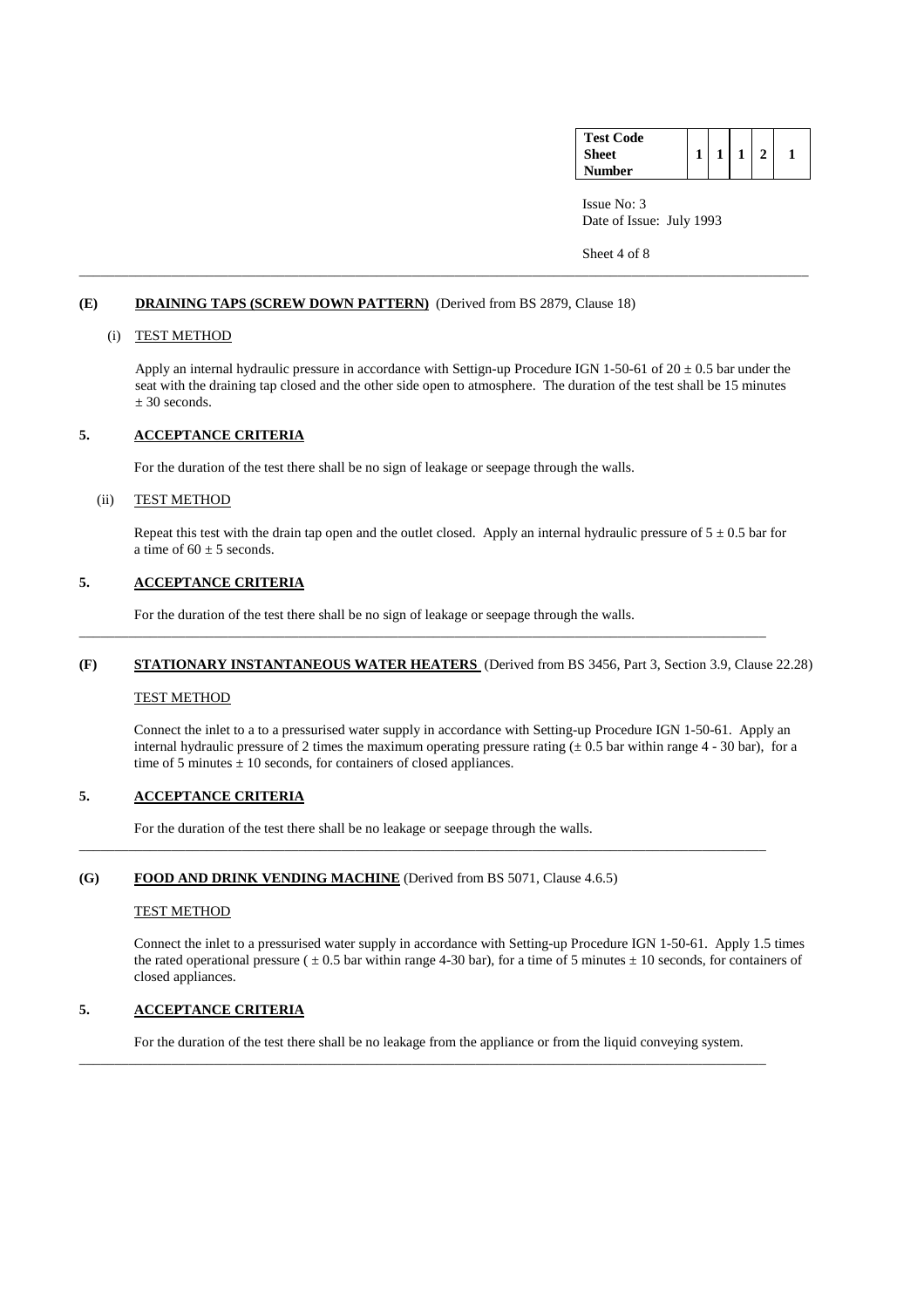| <b>Test Code</b> |  |  |  |
|------------------|--|--|--|
| <b>Sheet</b>     |  |  |  |
| <b>Number</b>    |  |  |  |

Issue No: 3

 Date of Issue: July 1993 Sheet 5 of 8

## **(H) BUTTERFLY VALVES** (Derived from BS 5155, Clause 12.3, 12.4.1)

## TEST METHOD

The valve disk shall be open or partially open. Both ends of the body shall be blanked off so that the valve is subjected to the full pressure stresses in all directions. Apply a hydraulic pressure of 1.5 times the maximum permissable working pressure in accordance with Setting-up Procedure IGN 1-50-61 for the following time period:-

\_\_\_\_\_\_\_\_\_\_\_\_\_\_\_\_\_\_\_\_\_\_\_\_\_\_\_\_\_\_\_\_\_\_\_\_\_\_\_\_\_\_\_\_\_\_\_\_\_\_\_\_\_\_\_\_\_\_\_\_\_\_\_\_\_\_\_\_\_\_\_\_\_\_\_\_\_\_\_\_\_\_\_\_\_\_\_\_\_\_\_\_\_\_\_\_\_\_\_\_\_\_\_

#### NOMINAL VALVE SIZE DN TEST DURATION

Up to and including DN 50 15 ± 2 seconds.<br>DN 65 up to and including DN 200 60 ± 5 seconds.  $DN$  65 up to and including  $DN$  200 DN 250 and DN 300 180  $\pm$  10 seconds. DN 350 up to and including DN 450 180  $\pm$  10 seconds. DN 500 and greater  $180 \pm 10$  seconds.

## **5. ACCEPTANCE CRITERIA**

 For the duration of the test there shall be no visible signs of leakage or seepage through the shell of the valve. If there is seepage past the gland seals at the shell of the valve. If there is seepage past the gland seals at the shell test pressure this will not signify failure so long as the seepage stops when the test pressure is reduced to the maximum permissable working pressure.

\_\_\_\_\_\_\_\_\_\_\_\_\_\_\_\_\_\_\_\_\_\_\_\_\_\_\_\_\_\_\_\_\_\_\_\_\_\_\_\_\_\_\_\_\_\_\_\_\_\_\_\_\_\_\_\_\_\_\_\_\_\_\_\_\_\_\_\_\_\_\_\_\_\_\_\_\_\_\_\_\_\_\_\_\_\_\_\_\_\_\_\_\_\_\_\_\_\_\_\_\_\_

### **(I) PREDOMINANTLY KEY-OPERATED CAST IRON GATE VALVES**

(Derived from BS 5163, Clause 8, 18.2, 19.1)

Design working pressures. Valves shall be designed for maximum permissable working pressures at  $20^{\circ}C \pm 10^{\circ}C$  of one of the following:-

- (i) 10 bar for PN10 valves.
- (ii) 16 bar for PN16 valves.
- (iii) 25 bar for PN 25 valves.

#### TEST METHOD

 Apply an internal hydraulic pressure in accordance with Setting-up Procedure IGN 1-50-61. The test pressure shall be 1.5 times the maximum permissable working pressure  $\pm$  0.5 bar for the following time period:-

## NOMINAL VALVE SIZE DN TEST DURATION

DN 50 up to and including DN 200  $30 \text{ minutes} \pm 60 \text{ seconds.}$ DN 250 and DN 600 60 minutes  $\pm$  120 seconds.

## 5. **ACCEPTANCE CRITERIA**

For the duration of the test there shall be no leakage or seepage through the walls.

\_\_\_\_\_\_\_\_\_\_\_\_\_\_\_\_\_\_\_\_\_\_\_\_\_\_\_\_\_\_\_\_\_\_\_\_\_\_\_\_\_\_\_\_\_\_\_\_\_\_\_\_\_\_\_\_\_\_\_\_\_\_\_\_\_\_\_\_\_\_\_\_\_\_\_\_\_\_\_\_\_\_\_\_\_\_\_\_\_\_\_\_\_\_\_\_\_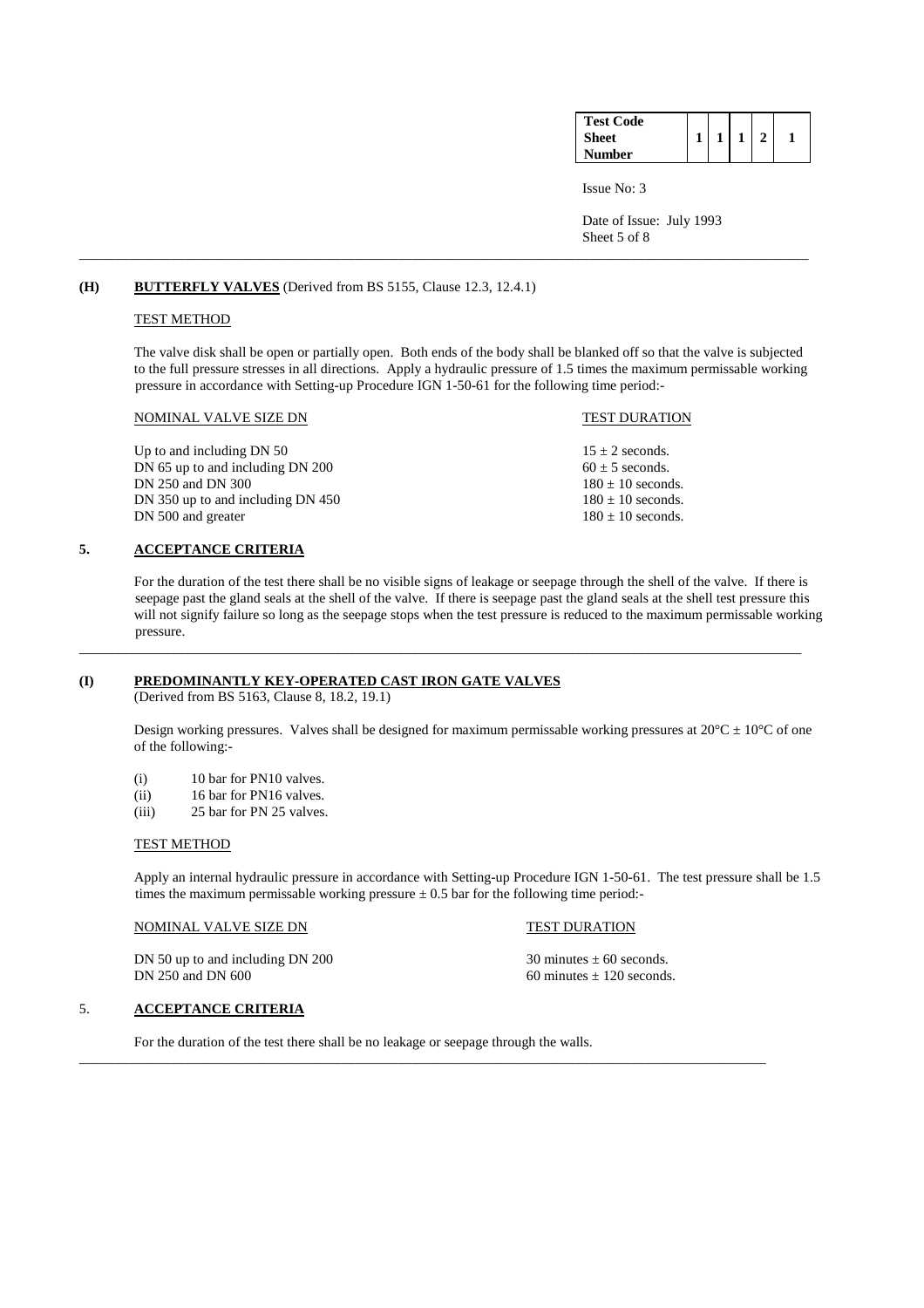| <b>Test Code</b> |  |  |  |
|------------------|--|--|--|
| <b>Sheet</b>     |  |  |  |
| <b>Number</b>    |  |  |  |

Sheet 6 of 8

## **(J) DRAW-OFF TAPS WITH METAL BODIES DRAW-OFF TAPS WITH PLASTIC BODIES** (Derived from BS 5412/13, Part 2, Clause 9,11)

#### (i) TEST METHOD

 Body upstream test. Apply a torque of 1.5Nm for 1/2 taps, or 2.5Nm for 3/4 taps, to the operating member closing the obturator onto the body seating. With the tap outlet open apply a hydraulic pressure in accordance with Setting-up Procedure IGN 1-50-61 of  $16 \pm 0.5$  bar for a duration of  $60 \pm 5$  seconds.

**NOTE:** Where the watertightness of the headwork is ensured by a stuffing box, the packing gland is loosened.

\_\_\_\_\_\_\_\_\_\_\_\_\_\_\_\_\_\_\_\_\_\_\_\_\_\_\_\_\_\_\_\_\_\_\_\_\_\_\_\_\_\_\_\_\_\_\_\_\_\_\_\_\_\_\_\_\_\_\_\_\_\_\_\_\_\_\_\_\_\_\_\_\_\_\_\_\_\_\_\_\_\_\_\_\_\_\_\_\_\_\_\_\_\_\_\_\_

\_\_\_\_\_\_\_\_\_\_\_\_\_\_\_\_\_\_\_\_\_\_\_\_\_\_\_\_\_\_\_\_\_\_\_\_\_\_\_\_\_\_\_\_\_\_\_\_\_\_\_\_\_\_\_\_\_\_\_\_\_\_\_\_\_\_\_\_\_\_\_\_\_\_\_\_\_\_\_\_\_\_\_\_\_\_\_\_\_\_\_\_\_\_\_\_\_\_\_\_\_\_\_

# **5. ACCEPTANCE CRITERIA**

For the duration of the test there shall be no leakage or seepage through the walls.

## (ii) **TEST METHOD**

Body downstream test. Mount the tap in the test circuit with the obturator open and the gland loose. The oulet of the tap shall be sealed. Apply an internal hydraulic pressure of  $4 \pm 0.2$  bar for a duration of  $60 \pm 5$  seconds.

## **5. ACCEPTANCE CRITERIA**

For the duration of the test there shall be no leakage or seepage through the walls.

## **(K) UNDERGROUND STOPVALVES** (Derived from BS 5433, Clause 8)

## (i) TEST METHOD

 Connect the valve inlet to a pressurised water supply in accordance with Setting-up Procedure IGN 1-50-61 and fully close the valve with the other side open to atmosphere. Apply an internal hydraulic pressure of  $21 \pm 0.5$  bar for a time period of  $60 \pm 5$  seconds.

## **5. ACCEPTANCE CRITERIA**

For the duration of the test there shall be no leakage or seepage through the walls.

## (ii) TEST METHOD

Repeat test (i) with the valve in the fully open position, and with the valve outlet sealed.

\_\_\_\_\_\_\_\_\_\_\_\_\_\_\_\_\_\_\_\_\_\_\_\_\_\_\_\_\_\_\_\_\_\_\_\_\_\_\_\_\_\_\_\_\_\_\_\_\_\_\_\_\_\_\_\_\_\_\_\_\_\_\_\_\_\_\_\_\_\_\_\_\_\_\_\_\_\_\_\_\_\_\_\_\_\_\_\_\_\_\_\_\_\_\_\_\_

# **5. ACCEPTANCE CRITERIA**

For the duration of the test there shall be no leakage or sweating.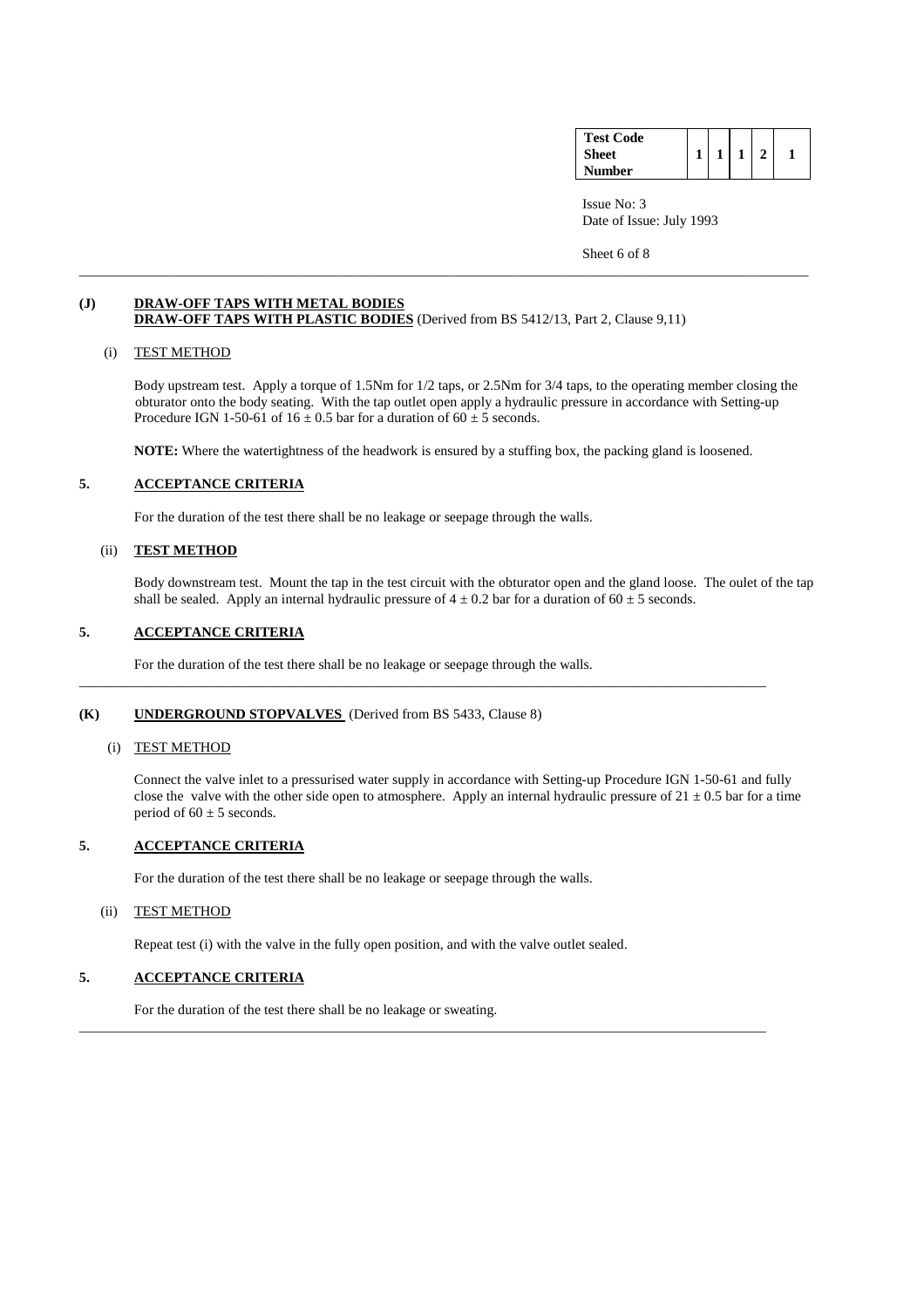| <b>Test Code</b> |  |  |  |
|------------------|--|--|--|
| <b>Sheet</b>     |  |  |  |
| Number           |  |  |  |

Sheet 7 of 8

## **(L) METHODS FOR DETERMINING PRINCIPAL CHARACTERISTICS OF SINGLE METERS** (Derived from BS 5728, Part 3, Clause 10.1.3.2)

## (i) TEST METHOD

 Connect the meter to a pressurised water suppl y in accordance with Setting-up Procedure IGN 1-50-61. Seal the outlet of the meter. Apply a hydraulic pressure of  $16 \pm 0.5$  bar, or 1.6 times the operating pressure rating if it exceeds  $10 \pm 0.5$  bar, applied for a time of 15 mins  $\pm 30$  seconds.

\_\_\_\_\_\_\_\_\_\_\_\_\_\_\_\_\_\_\_\_\_\_\_\_\_\_\_\_\_\_\_\_\_\_\_\_\_\_\_\_\_\_\_\_\_\_\_\_\_\_\_\_\_\_\_\_\_\_\_\_\_\_\_\_\_\_\_\_\_\_\_\_\_\_\_\_\_\_\_\_\_\_\_\_\_\_\_\_\_\_\_\_\_\_\_\_\_\_\_\_\_\_\_

# **5. ACCEPTANCE CRITERIA**

For the duration of the test there shall be no leakage or seepage through the walls and no damage to the meter.

## (ii) TEST METHOD

Repeat test (i) applying  $20 \pm 0.5$  bar or 2 times the operating pressure rating  $\pm 0.5$  bar if it exceeds  $10 \pm 0.5$  bar, applied for a time of  $60 \pm 5$  seconds.

## **5. ACCEPTANCE CRITERIA**

For the duration of the test there shall be no leakage or seepage through the walls and no damage to the meter.

#### **(M) SERVICING VALVES (COPPER ALLOY) FOR WATER SERVICES** (Derived from BS 6675, Clause 12)

\_\_\_\_\_\_\_\_\_\_\_\_\_\_\_\_\_\_\_\_\_\_\_\_\_\_\_\_\_\_\_\_\_\_\_\_\_\_\_\_\_\_\_\_\_\_\_\_\_\_\_\_\_\_\_\_\_\_\_\_\_\_\_\_\_\_\_\_\_\_\_\_\_\_\_\_\_\_\_\_\_\_\_\_\_\_\_\_\_\_\_\_\_\_\_\_\_

#### TEST METHOD

 Connect the valve inlet to a presurised water supply in accordance with Setting-up Procedure IGN 1-50-61, with the valve in the open position and the outlet port closed, apply a pressure of  $20 \pm 0.5$  bar, for a time of 15 minutes  $± 30$  seconds.

## **5. ACCEPTANCE CRITERIA**

For the duration of the test there shall be no leakage or seepage through the walls.

## **(N) ALL OTHER TYPES OF VALVES/FITTINGS NOT REFERRED TO IN THE FOREGOING TO BE ASSESSED IN ACCORDANCE WITH THE FOLLOWING PROCEDURE:-**

\_\_\_\_\_\_\_\_\_\_\_\_\_\_\_\_\_\_\_\_\_\_\_\_\_\_\_\_\_\_\_\_\_\_\_\_\_\_\_\_\_\_\_\_\_\_\_\_\_\_\_\_\_\_\_\_\_\_\_\_\_\_\_\_\_\_\_\_\_\_\_\_\_\_\_\_\_\_\_\_\_\_\_\_\_\_\_\_\_\_\_\_\_\_\_\_\_\_

## FITTING(S) DESIGNED TO BE INSTALLED BELOW GROUND OR IN ANY OTHER POSITION TO WHICH ACCESS IS DIFFICULT

#### (i) TEST METHOD

 Connect the part of the fitting under test to a pressurised water supply in accordance with Setting-up Procedure IGN 1-50-61. Seal the outlet of the fitting. Apply a hydraulic pressure equal to 2 times the maximum operating pressure rating  $\pm$  0.5 bar within the range 4-30 bar, for a time of 60  $\pm$  5 seconds.

## **5. ACCEPTANCE CRITERIA**

For the duration of the test there shall be no signs of leakage or seepage through the walls of the fitting.